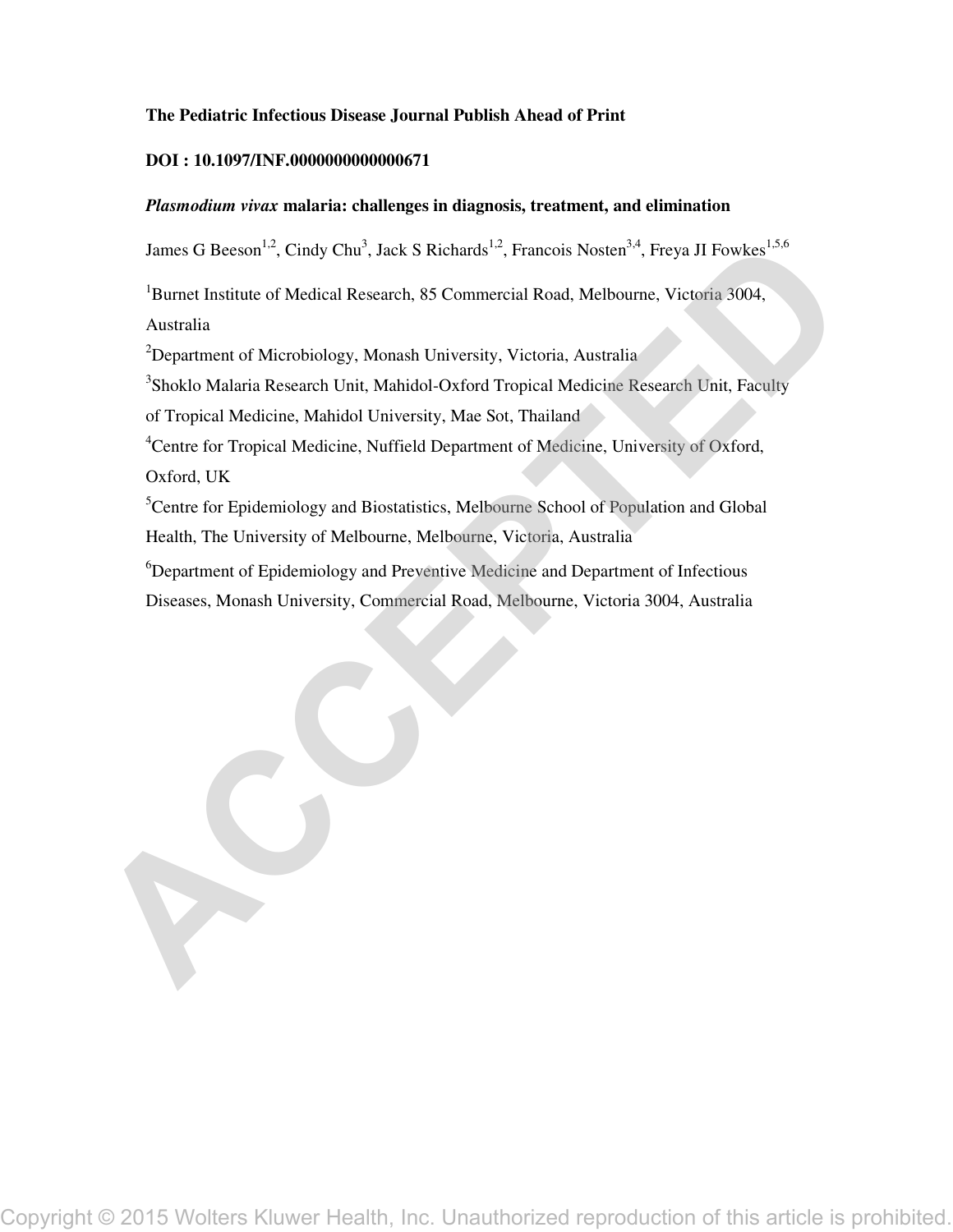### **Introduction:**

*P. vivax* (Pv) is the second major cause of malaria, after *P. falciparum* (Pf). There is an increasing recognition that Pv can be associated with severe disease and serious complications in pregnancy, and carries a major health, social and economic burden. Diagnosis and clinical management of Pv malaria can be difficult, and the control and elimination of Pv presents special challenges.

After inoculation by Anopheles mosquitoes, sporozoites migrate to the liver and infect hepatocytes. Over 7-10 days, parasites develop and divide into merozoites that are released into the bloodstream where they invade reticulocytes and replicate inside them, commencing the (48 hour) blood-stage of infection. Clinical illness develops during the blood-stage and the great majority of drugs target this developmental stage. An important feature of Pv, which differs from Pf, is the occurrence of dormant hypnozoites in the liver that can reactivate weeks, months or years later to initiate new episodes of blood-stage infection, presenting a major challenge to treatment, control and elimination.

#### **Epidemiology and clinical features**

Pv has a wide geographical distribution with an estimated 2.5 billion individuals at risk<sup>1</sup>. The wider distribution of Pv than Pf may be due to hypnozoites and better survival in Anopheles at lower temperatures and higher altitudes. The greatest burden is in central Asia (82%); Southeast Asia (9%), the Americas (6%), and Africa (3%). Most of those at risk (~1.5 billion) live in areas of unstable transmission where risk of Pv infection is very low. Estimates of total Pv infections range from 71 to 391 million infections/year<sup>2</sup>. It is also unclear how many Pv infections progress to clinical disease as afebrile parasitemia is common, but studies suggest that Pv infection and illness are more common in children and pregnant women than non-pregnant adults<sup>3,4</sup>. The low prevalence of Pv in Africa is attributed to the high frequencies of Duffy negativity, which renders individuals largely refractory to Pv;<sup>5</sup> Duffy antigen is an important receptor for merozoite invasion of reticulocytes. Southeast Asian ovalocytosis may also protect against Pv infection and clinical disease<sup>6</sup>. Disputed the state of the properties entitled and the state of the state of the state of the state including the state of the state including the state including the state including the state including the state is proposi

The clinical presentation in children with uncomplicated Pv malaria varies depending on age and cannot be easily differentiated from other infectious diseases<sup>7</sup>. A high index of suspicion is necessary for diagnosis in low transmission settings. In all age groups, symptomatic infections commonly cause fever, chills and headache; in infants fever may be the only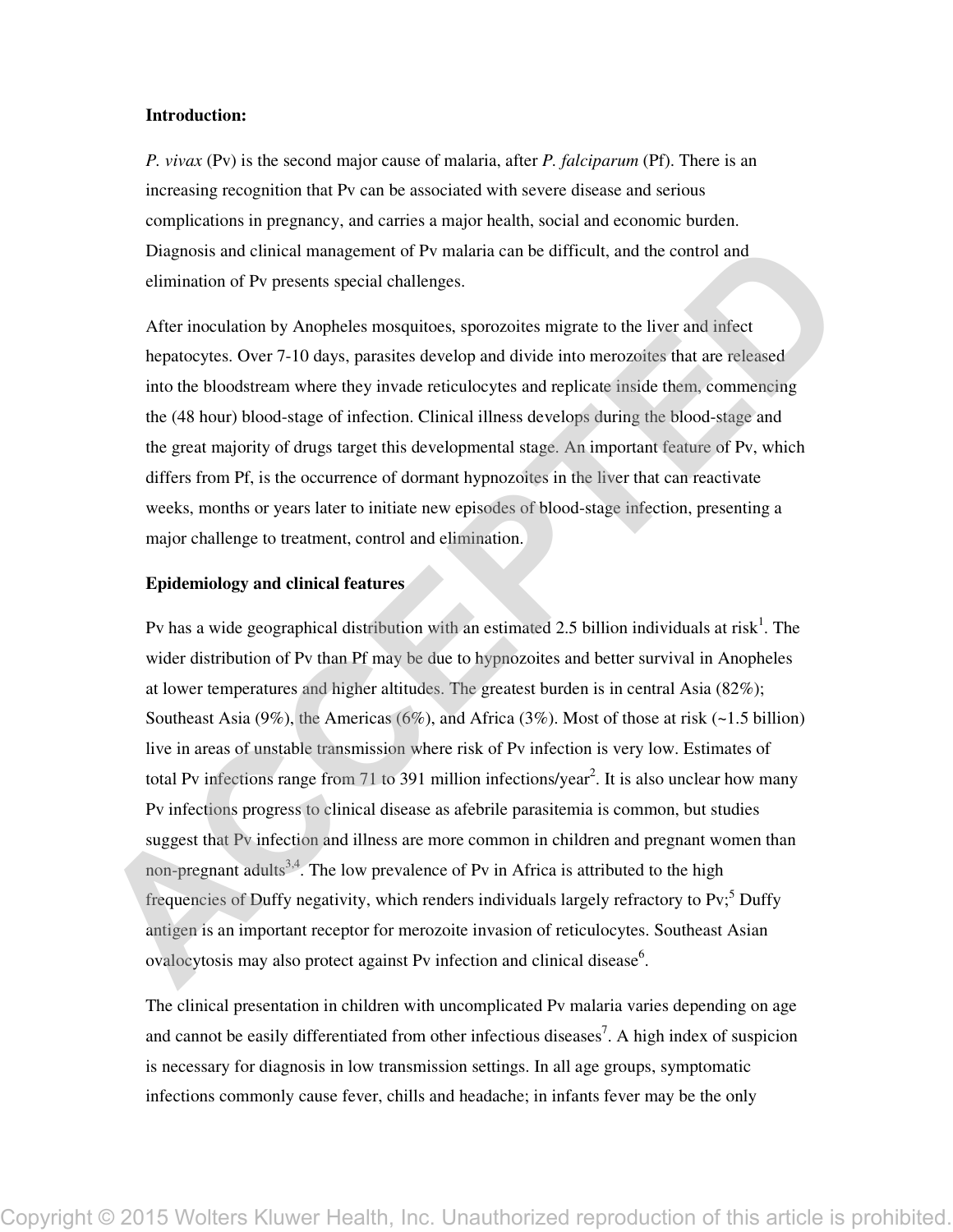symptom. Pv typically presents with low parasitemia and appears to cause fever and symptoms at a lower parasitemia than Pf. Other symptoms may include cough and abdominal pain; occasionally there may be associated respiratory distress or diarrhoea. In pregnant women, Pv results in low birth weight<sup>4</sup>. Possible long-term effects of infection in pregnancy are not well understood.

Recent studies have highlighted Pv as a cause of severe illness, most commonly associated with coma or convulsions, respiratory distress and severe anaemia<sup>7</sup>. However, it remains unclear to what extent Pv directly contributes to severe morbidity, and other possible causes of the clinical presentation need to be investigated before a diagnosis of severe malaria is made (E.g. anaemia, meningitis, sepsis, scrub typhus, dengue fever or other viruses, or coinfection with Pf). There are increasing reports of ARDS, myocarditis, acute renal failure, glomerulonephritis, hepatitis, severe thrombocytopenia and pancytopenia in association with Pv. The effects of chronic relapsing Pv infection due to dormant hypnozoites are extensive and debilitating, and include chronic anemia.<sup>7,8</sup> The triggers for relapse are poorly understood.

### **Diagnosis and treatment**

Pv preferentially infects reticulocytes, which limits parasite densities, and therefore diagnostic tests need to have high sensitivity. Microscopy remains the gold standard and performs well when conducted by skilled technicians, but remains a challenge in resourcepoor settings. It is difficult to implement in mass treatment programs where large numbers of tests are needed, or where Pv prevalence is very low. Rapid diagnostic tests (RDTs), based on Plasmodium antigen detection, are available and have the advantage of bedside or community-based testing. However, sensitivity is sub-optimal, particularly for low parasite densities, and tests may remain positive for days after clearance of parasitemia by antimalarials<sup>9</sup>. Many RDTs are unable to distinguish mixed Pf-Pv infections, which are common. PCR-based methods have better sensitivity and specificity, but their use is limited to well-resourced laboratories. Methods such as loop-mediated isothermal amplification  $(LAMP)$  may provide simpler, cheaper and more portable tests with increased sensitivity.<sup>10</sup> E mean we may have a compute the state of the state of the state of the state of the state of the state of the state of the state of the state of the state of the state of the state of the state of the state of the decembe

Standard treatment of Pv is a 3-day course of chloroquine. Resistance to chloroquine was first reported in 1989 in Papua New Guinea and Indonesia, and has since been identified in 12 countries.<sup>11</sup> In settings with high-grade resistance, dihydroartemisinin-piperaquine or artemether-lumefantrine are generally used. Primaquine is the only drug available and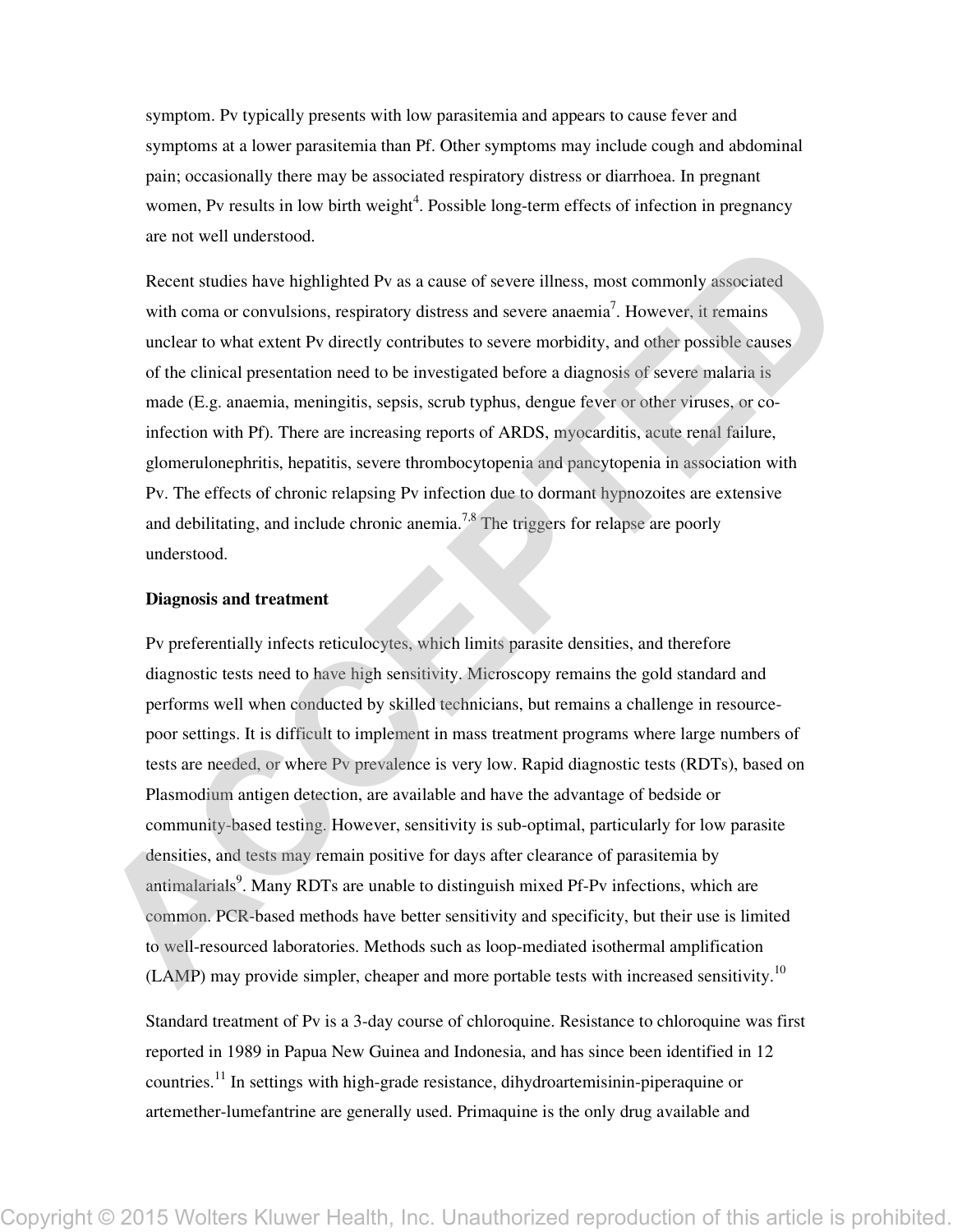licensed to treat hypnozoites, and is usually given for 14 days. Primaquine can cause hemolysis in glucose-phosphate-dehydrogenase (G6PD)-deficient individuals, and deficiency is common in many malaria-endemic regions. Ideally, testing for G6PD deficiency should be performed prior to use of primaquine<sup>12</sup>, especially in children. Widespread use of primaquine is limited by a lack of availability of G6PD testing and the inability to supervise 14-day treatment. Primaquine should not be administered to pregnant women as the G6PD status of the foetus cannot be determined. Data on the effects of primaquine in infants are scarce; current recommendation is to avoid its use in children  $\leq 4$  years, particularly infants<sup>13</sup>. The development of shorter courses, such as high-dose primaquine over seven days, or tafenoquine (currently in trials) may increase compliance. There are a range of G6PD tests available $12$ , but most pose technical and financial challenges in resource-poor settings. The gold standard test is a quantitative UV-spectrophotometry test that requires specialized equipment and is costly. The only WHO-approved point-of-care test is the fluorescent spot test, which is also expensive and requires laboratory facilities. Simpler point-of-care tests have become available, but have significant limitations for widespread implementation $12$ . G6PD-deficiency is an X-linked heritable condition; females may manifest a heterozygous genotype in which only a proportion of the erythrocytes are G6PD-deficient making it difficult to accurately assess the level of deficiency<sup>12</sup> Contrast, the acceleration of the state of the contrast of the state of the state of the state of the state of the state of the state of the state of the state of the state of the state of the state of the state of the sta

## **Immunity and vaccines**

The incidence of symptomatic Pv-malaria and Pv density and prevalence decreases with age, reflecting the acquisition of immunity from repeated exposure<sup>5</sup>, and antibodies play a major role. Antibody targets include antigens expressed on the invading merozoite and the surface of infected erythrocytes (erythrocytic stage), sporozoites, and possibly hypnozoites. There is a paucity of studies investigating immunity to Pv, and few studies have been conducted in the Asia-Pacific region despite representing most of the global Pv burden<sup>14</sup>. Studies have been hindered by technical challenges in maintaining *in vitro* cultures of Pv, and limitations of animal models. Assumptions of Pv immunity have often been based on studies of Pf or primate malarias. Cell-mediated immunity may play a role, particularly for liver-stage infection, but there is a lack of evidence in humans.

Successful control and elimination of Pv may depend on an effective vaccine that protects against clinical illness and reduces transmission. Vaccine approaches could target each of the stages of the Pv life-cycle. Those that result in antibodies against sporozoites, or in cell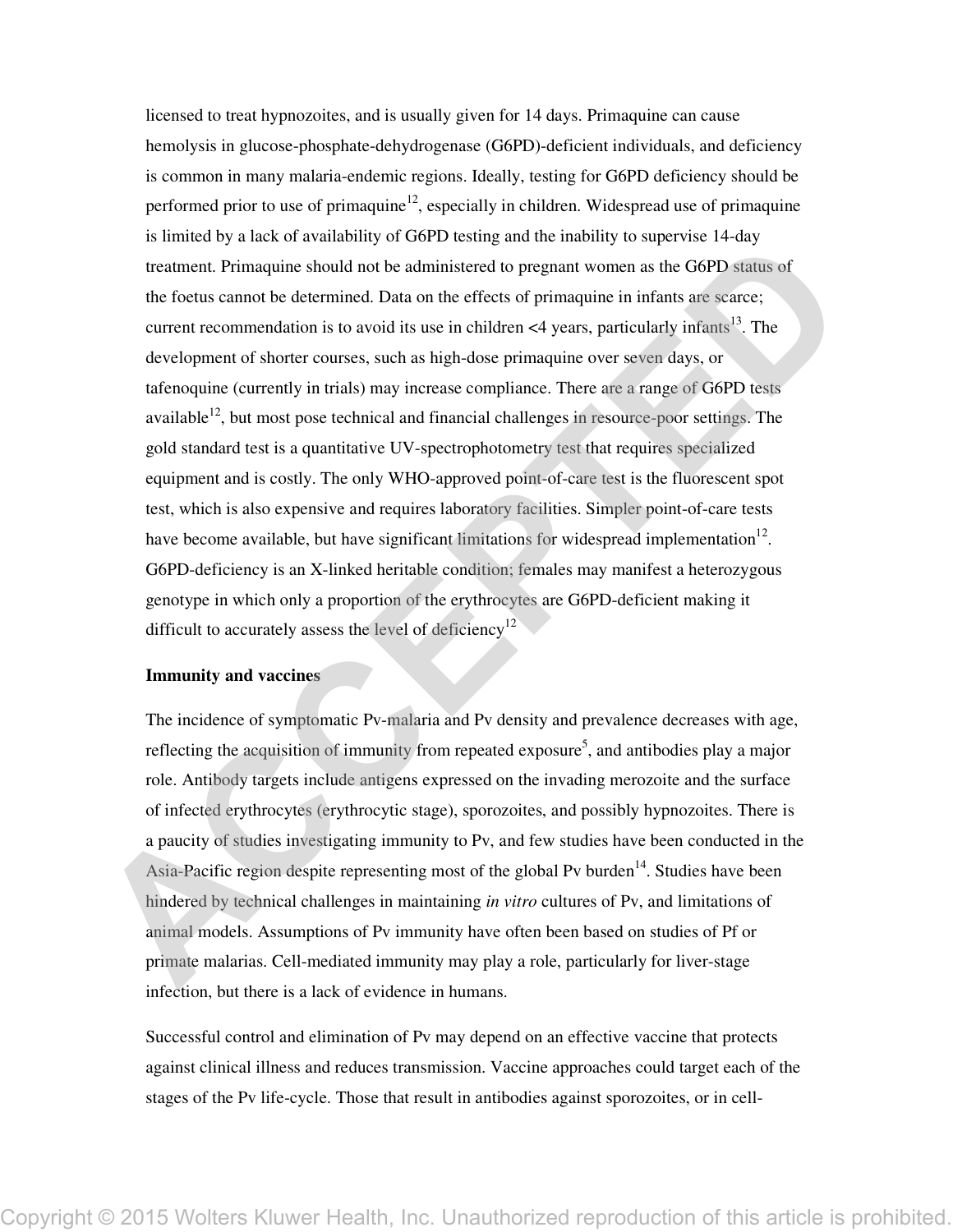mediated immunity against infected hepatocytes, aim to prevent establishment of blood-stage infection by preventing infection of hepatocytes. Vaccines targeting merozoite antigens aim to inhibit parasite replication and clear parasites from the circulation to prevent clinical disease. Transmission-blocking vaccines aim to prevent transmission of infection to mosquitoes by targeting gametocytes, the transmissible blood-stage form, or other stages in mosquitoes. This would not directly prevent clinical illness, but inclusion in a multi-antigen vaccine may facilitate malaria elimination. Very few Pv vaccine candidates have progressed into clinical trials, and no phase 2 field efficacy trials have been published (http://www.who.int/immunization/research/development/Rainbow\_tables/en/). However, several promising candidates are being advanced. In contrast, many more Pf vaccines have progressed into phase 1 and 2 clinical trials, and the RTS,S vaccine is in phase 3 trials. Although these will not protect against Pv, lessons learned from these trials will be valuable for advancing Pv vaccines<sup>15</sup>.

#### **Challenges for elimination**

There has been a renewed impetus in malaria elimination programs, with eradication as the long-term goal. There has been a major reduction in malaria globally over the last decade, through established interventions of long-lasting insecticide-treated bed nets, improved diagnosis and treatment, insecticides, and intermittent preventive-treatment in some settings. However, there are significant challenges for control of Pv (summarized in Table 1), and elimination cannot be achieved with current approaches. Where Pf and Pv malaria co-exist, the impact of established control interventions has often been greater for Pf. Detection and clearance of hypnozoite carriage is a major challenge, as failure to clear hypnozoites in populations will result in ongoing transmission, and migrant populations may carry infections into disease-free regions. There is no population screening test for hypnozoites and it is not possible to identify asymptomatic carriers of hypnozoites. Better knowledge of epidemiology and strengthened surveillance systems and tools may enable the development of strategies for identifying and targeting high risk groups. Sub-optimal sensitivity of diagnostics is a further significant barrier to population screening and treatment in elimination programs. Tests that are sensitive enough to detect asymptomatic Pv infections, and reliable tests for G6PDdeficiency prior to administering primaquine would facilitate enhanced control and elimination. Frame of the matter of the time of the matter of the control window the same of the matter of the same of the same of the same of the same of the same of the same of the same of the same of the same of the same of the same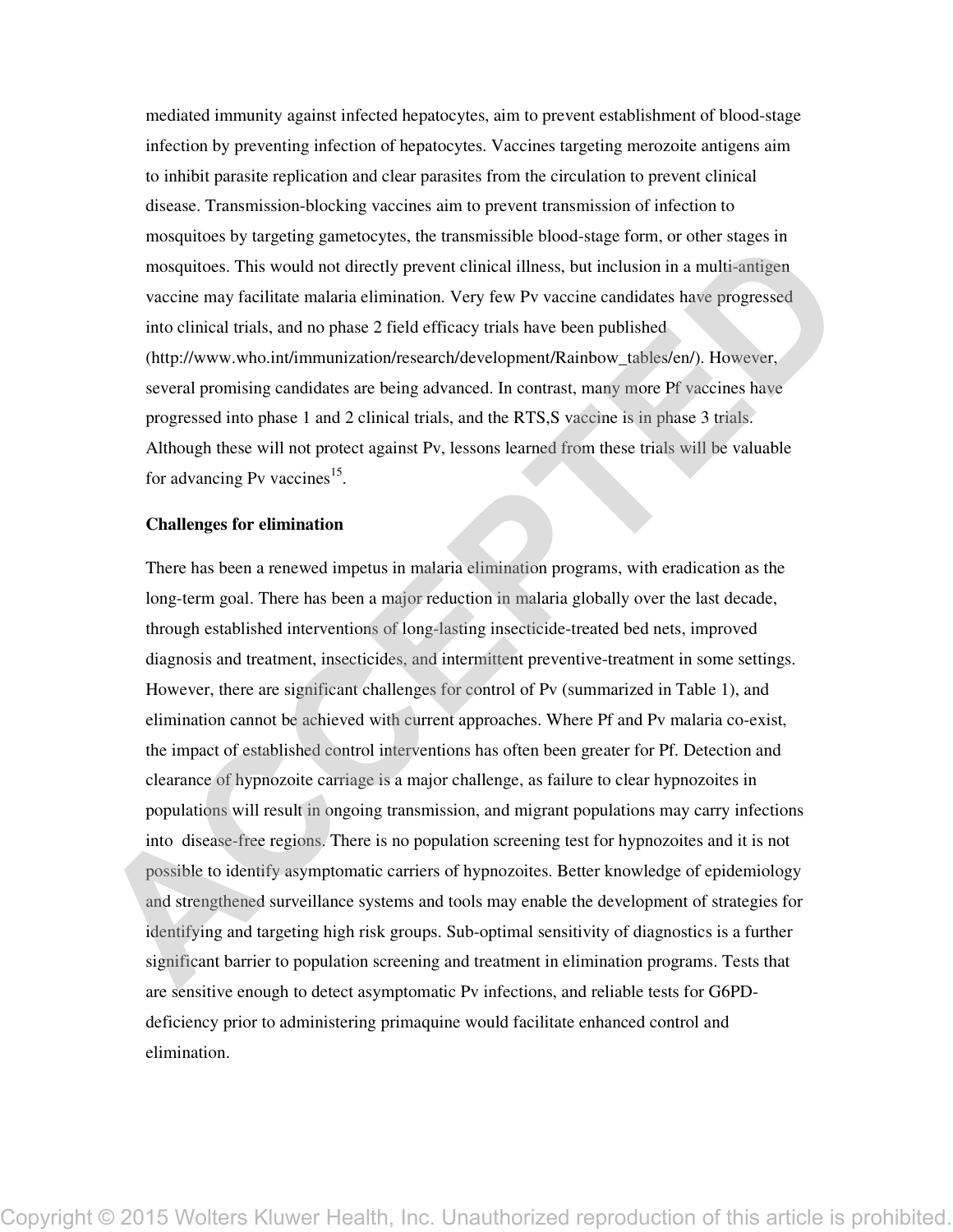### **Future**

A renewed global effort against Pv, including research and programmatic activities, raises hopes that ongoing progress in control will be achieved in the coming decade. However, there are many urgent needs in order to achieve more effective control and, ultimately, elimination in many regions. New drugs to replace primaquine that do not cause haemolysis, improving primaquine treatment regimens for compliance, tests for G6PD-deficiency, more sensitive and specific RDTs, and greater knowledge of epidemiology and transmission would greatly aid control and elimination efforts. In the longer term, an effective vaccine could be transformative for control and elimination efforts.

#### **Acknowledgements**

JGB and JSR are supported by fellowships from the National Health and Medical Research Council of Australia, and FJIF by a Future Fellowship of the Australia Research Council. Burnet Institute is supported by Infrastructure for Research Institutes Support Scheme of NHMRC, and Victorian State Government Operational Infrastructure Support. Shoklo Malaria Research Unit is part of the Mahidol Oxford University Research Unit supported by Wellcome Trust of Great Britain. in many equinos. As we draw to replace a for examplinance, total for GOP-Selfestaney, more sometive past specific RDTs, and genetic knowledge of cylotimidely and transmission words greatly and specific RDTs, and genetic kn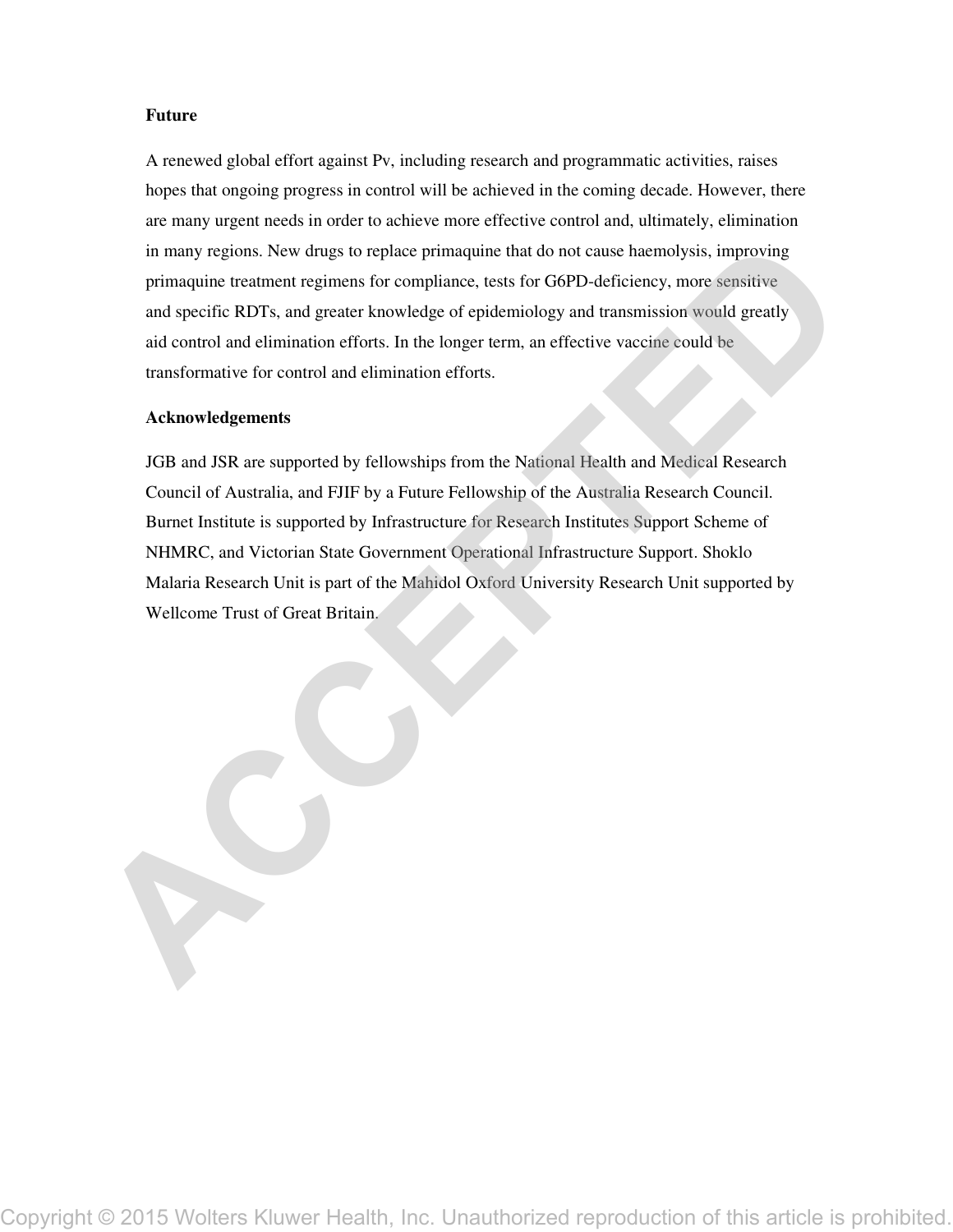#### **References**

- 1. Gething PW, Van Boeckel TP, Smith DL, et al. Modelling the global constraints of temperature on transmission of Plasmodium falciparum and P. vivax. *Parasit Vectors*  2011; 4: 92.
- 2. Price RN, Tjitra E, Guerra CA, et al. Vivax malaria: neglected and not benign. *Am J Trop Med Hyg* 2007; 77: 79-87.
- 3. Luxemburger C, Thwai KL, White NJ, et al. The epidemiology of malaria in a Karen population on the western border of Thailand. *Trans R Soc Trop Med Hyg* 1996; 90: 105-111.
- 4. Nosten F, McGready R, Simpson JA, et al. Effects of Plasmodium vivax malaria in pregnancy. *Lancet* 1999; 354: 546-549.
- 5. Mueller I, Galinski MR, Baird JK, et al. Key gaps in the knowledge of Plasmodium vivax, a neglected human malaria parasite. *Lancet Infect Dis* 2009; 9: 555-566.
- 6. Rosanas-Urgell A, Lin E, Manning L, et al. Reduced risk of Plasmodium vivax malaria in Papua New Guinean children with Southeast Asian ovalocytosis in two cohorts and a case-control study. *PLoS Med* 2012; 9: e1001305.
- 7. Anstey NM, Douglas NM, Poespoprodjo JR, Price RN. Plasmodium vivax: clinical spectrum, risk factors and pathogenesis. *Adv Parasitol* 2012; 80: 151-201.
- 8. Castro-Gomes T, Mourao LC, Melo GC, et al. Potential Immune Mechanisms Associated with Anemia in Plasmodium vivax Malaria: a Puzzling Question. *Infect Immun* 2014; 82: 3990-4000.
- 9. MalERA consultative group on diagnoses and diagnostics. A research agenda for malaria eradication: diagnoses and diagnostics. *PLoS Med* 2011; 8: e1000396.
- 10. Han ET, Watanabe R, Sattabongkot J, et al. Detection of four Plasmodium species by genus- and species-specific loop-mediated isothermal amplification for clinical diagnosis. *J Clin Microbiol* 2007; 45: 2521-2528.
- 11. Baird JK. Chloroquine resistance in Plasmodium vivax. *Antimicrob Agents Chemother*  2004; 48: 4075-4083.
- 12. von Seidlein L, Auburn S, Espino F, et al. Review of key knowledge gaps in glucose-6 phosphate dehydrogenase deficiency detection with regard to the safe clinical deployment of 8-aminoquinoline treatment regimens: a workshop report. *Malar J*  2013; 12: 112. 2. Prices Klumer Col, est. Voca. and<br>there explores and as formula and Europa Mellem Copyright Control in the velocity of the maintain and the set of the set of the set of the set of the set of the set of the set of the s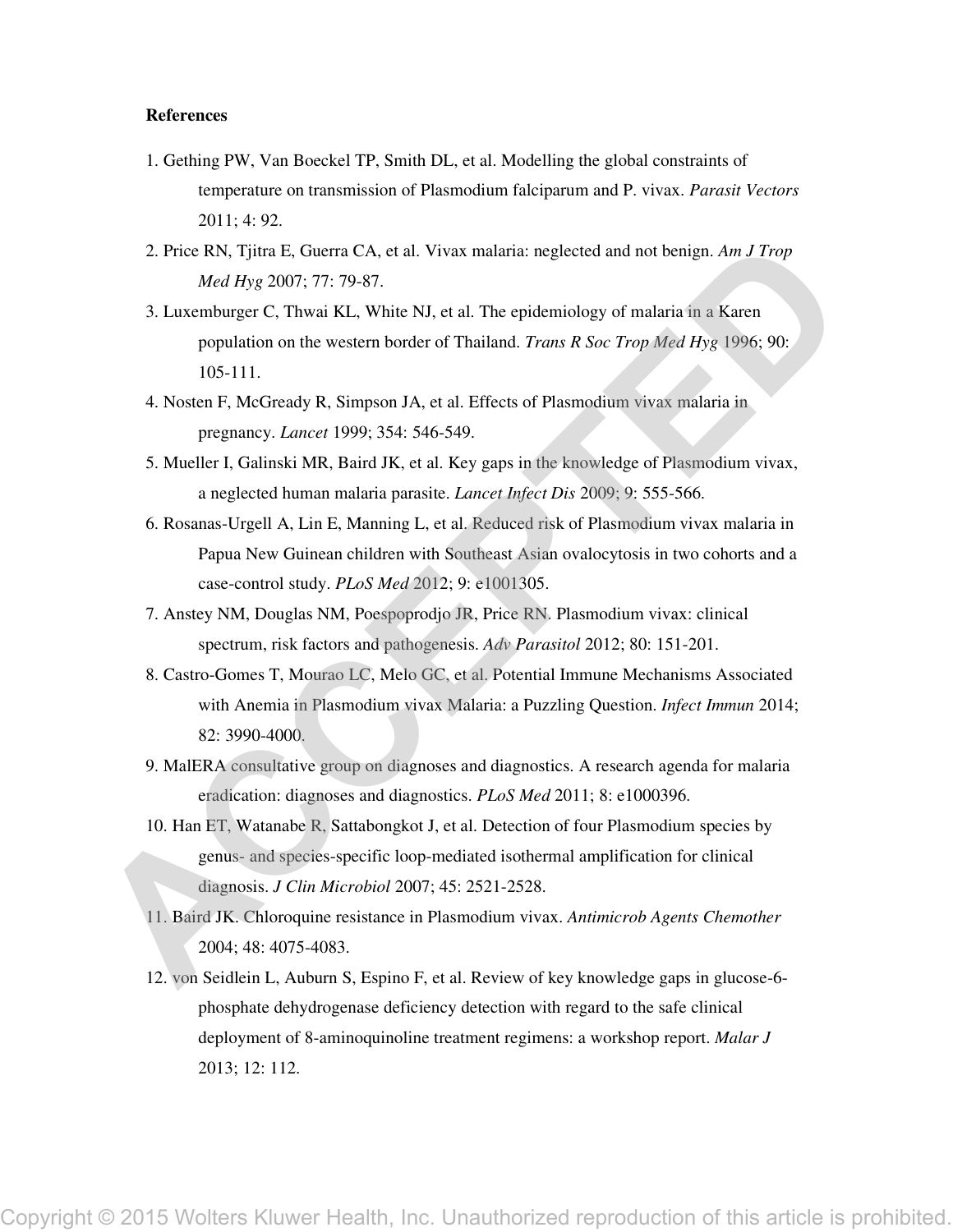- 13. World Health Organisation (2010) *Guidelines for the treatment of malaria, second edition*. Geneva.
- 14. Cutts J, Powell R, Agius P, et al. Immunological markers of P. vivax exposure and immunity: A Systematic Review and Meta-analysis. *BMC Medicine* 2014; 12: 150.
- 15. Beeson J, Fowkes FJ, Reiling L, et al. Correlates of protection for *Plasmodium falciparum* malaria vaccine development. In: Corradin G, Engers H, editors. *Malaria Vaccine Development: Over 40 Years of Trials and Tribulations*. London: Future Medicine.2014 pp. Copyright © 2015 Wolters Kluwer Health, Inc. Unauthorized reproduction of this article is prohibited.<br>
Copyright © 2015 Wolters Kluwer Health, Inc. Unauthorized reproduction of this article is prohibited.